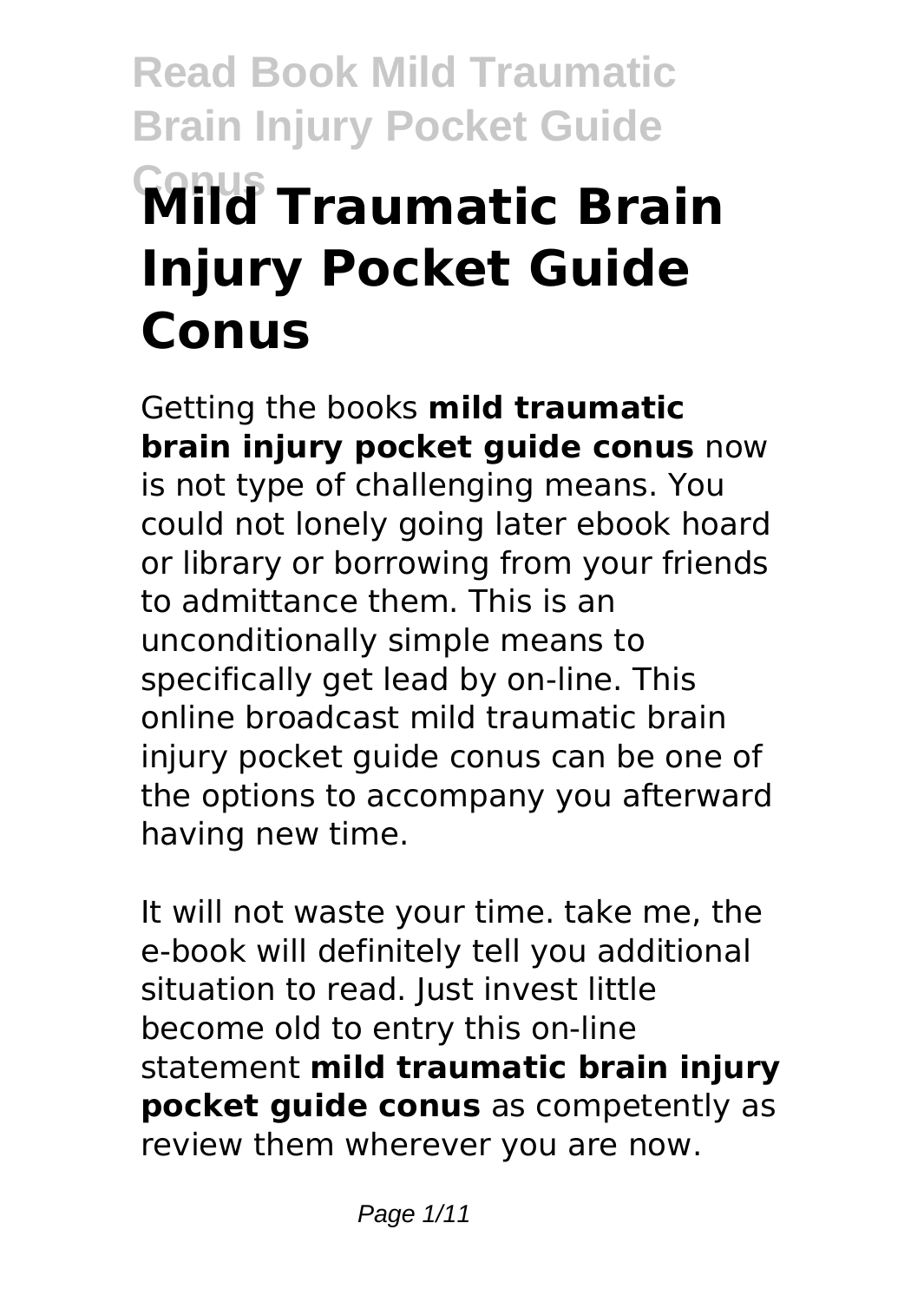**\$domain Public Library provides a** variety of services available both in the Library and online. ... There are also book-related puzzles and games to play.

#### **Mild Traumatic Brain Injury Pocket**

Level C: Patients with mild TBI discharged from the ED should be informed about postconcussive symptoms. Talking Points for Use With Patients. A concussion is a brain injury caused by a bump, blow, or jolt to the head or body that causes the head and brain to move quickly back and forth. Although usually not life-threatening, a concussion may change the way the brain works, and can sometimes be serious. You may experience a range of symptoms over the next few days, such as difficulty ...

#### **Mild TBI POCKET GUIDE - Centers for Disease Control and ...**

The purpose of this Mild Traumatic Brain Injury (TBI) Pocket Guide is to provide primary care providers in the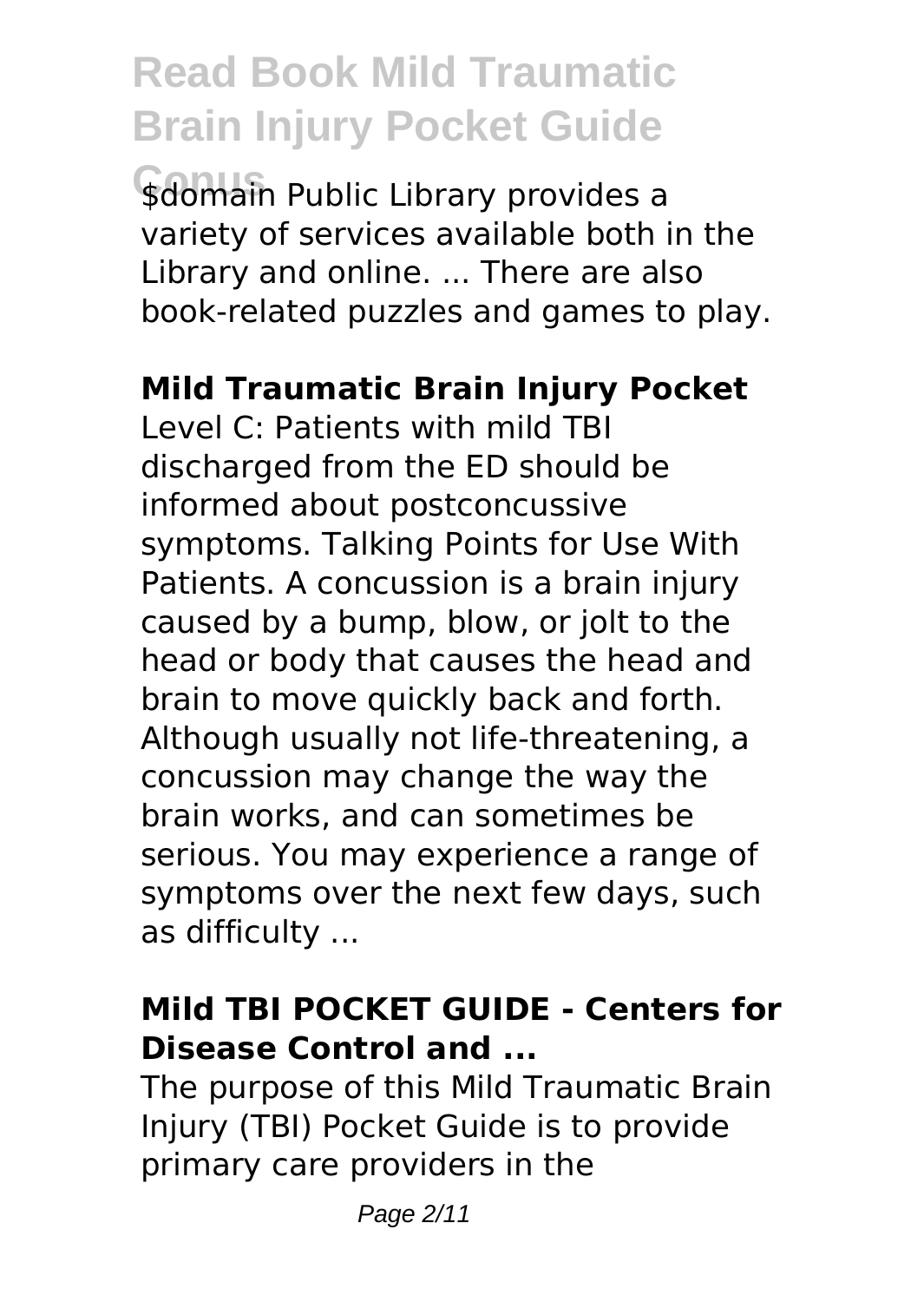**Continental United States (CONUS) with** an all-encompassing, quick reference that includes clinical guidance in assessing and treating service members and veterans who have sustained a mild TBI. Mild TBI is also known as concussion.

#### **Mild Traumatic Brain Injury Pocket Guide (CONUS)**

Mild Traumatic Brain Injury Pocket Guide (CONUS) 1 PURPOSE OF THIS GUIDE This guide offers primary care providers an easy reference that includes . clinical guidance in assessing and treating service members and veterans who have sustained a mild traumatic brain injury (mTBI). Mild TBI is also known as concussion. The terms concussion, mild TBI ...

#### **mTBI Pocket Guide**

MILD TBI (CONCUSSION) SYMPTOMS AND DIAGNOSES A mild TBI, otherwise known as a concussion, is caused by a blow or jolt to the head that disrupts the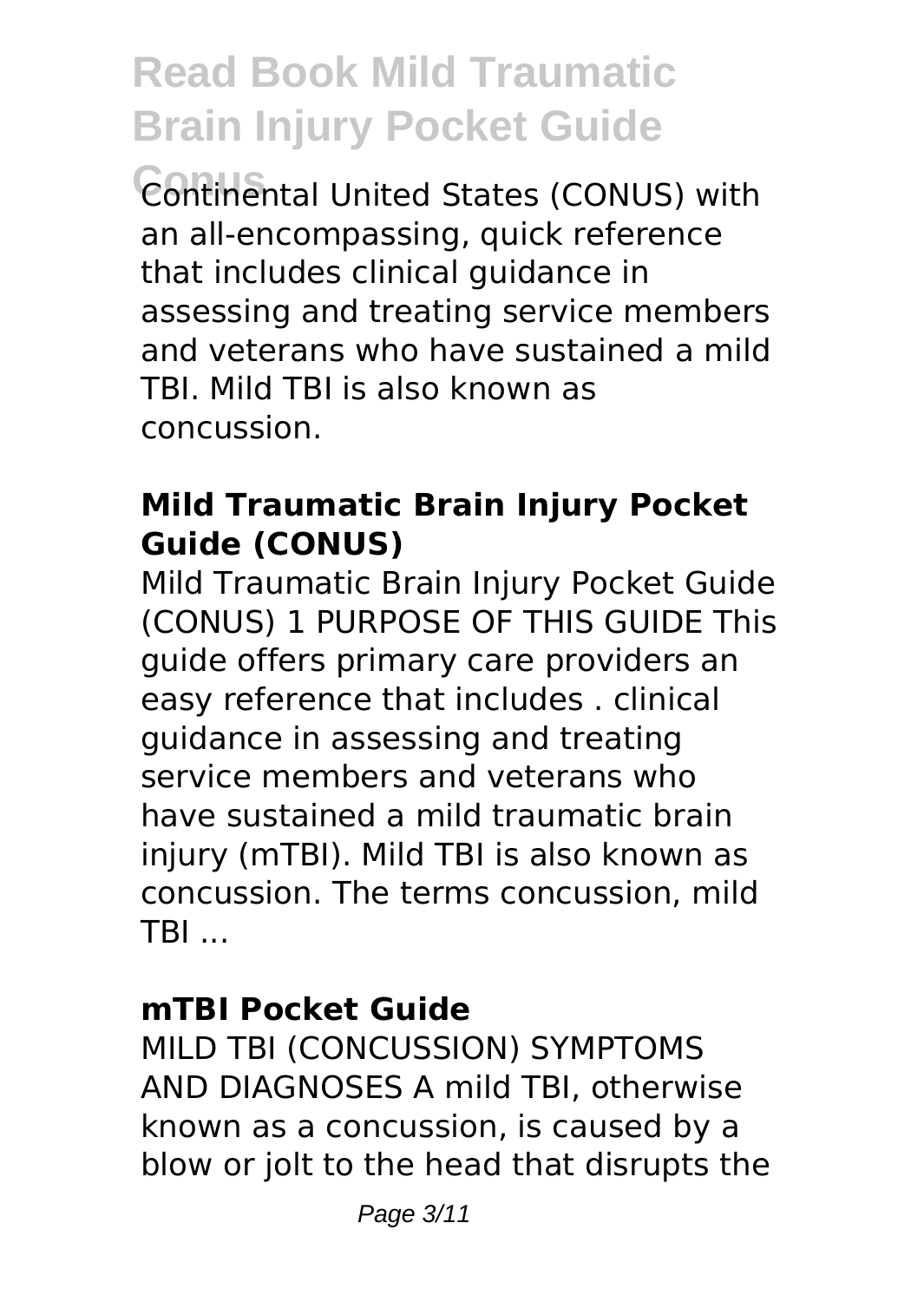function of the brain. Not all blows or jolts to the head cause brain injury. In combat, concussions are usually caused by a bullet fragment, blast, fall, direct impact or motor vehicle crash.

#### **MILD TRAUMATIC BRAIN INJURY - CONCUSSION OCTOBER 2010**

An object that penetrates brain tissue, such as a bullet or shattered piece of skull, also can cause traumatic brain injury. Mild traumatic brain injury may affect your brain cells temporarily. Moreserious traumatic brain injury can result in bruising, torn tissues, bleeding and other physical damage to the brain.

#### **Traumatic brain injury - Symptoms and causes - Mayo Clinic**

Department of Defense Instruction. DoD policy guidance for management of mild traumatic brain injury/concussion in the deployed setting. 6490.11: Department of Defense; September 18, 2012. Updated April 2015.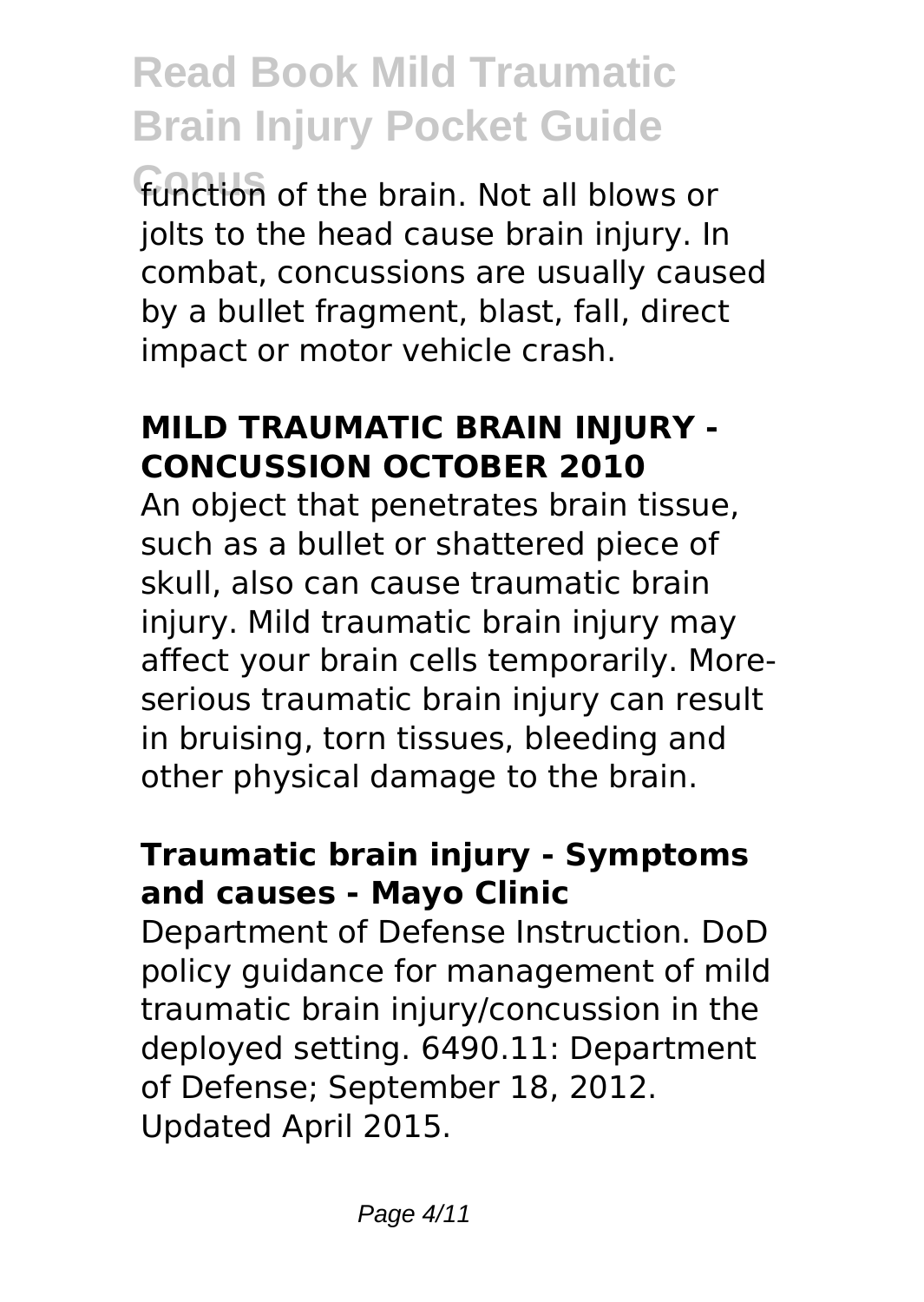### **Conus Module A: Initial Presentation (>7 Days Post-injury)**

Medication Management of Posttraumatic Stress Disorder (PTSD) in Veterans with Mild Traumatic Brain Injury (mTBI) Pocket Card Author: Department of Veterans Affairs South Central Mental Illness Research, Education and Clinical Center Keywords: PTSD; mTBI; Veterans Created Date: 1/8/2019 12:15:55 PM

#### **Medication Management of Posttraumatic Stress Disorder ...**

INTRODUCTION. Traumatic brain injury (TBI) occurs when there is an external force to the head resulting in an altered state of consciousness. 1 Injuries are classified as mild in severity where any loss of consciousness is <30 minutes and disorientation lasts for <24 hours. Epidemiological studies have revealed that 90–95% of traumatic brain injuries are classified as being 'mild' in ...

### **Persistent problems 1 year after**

Page 5/11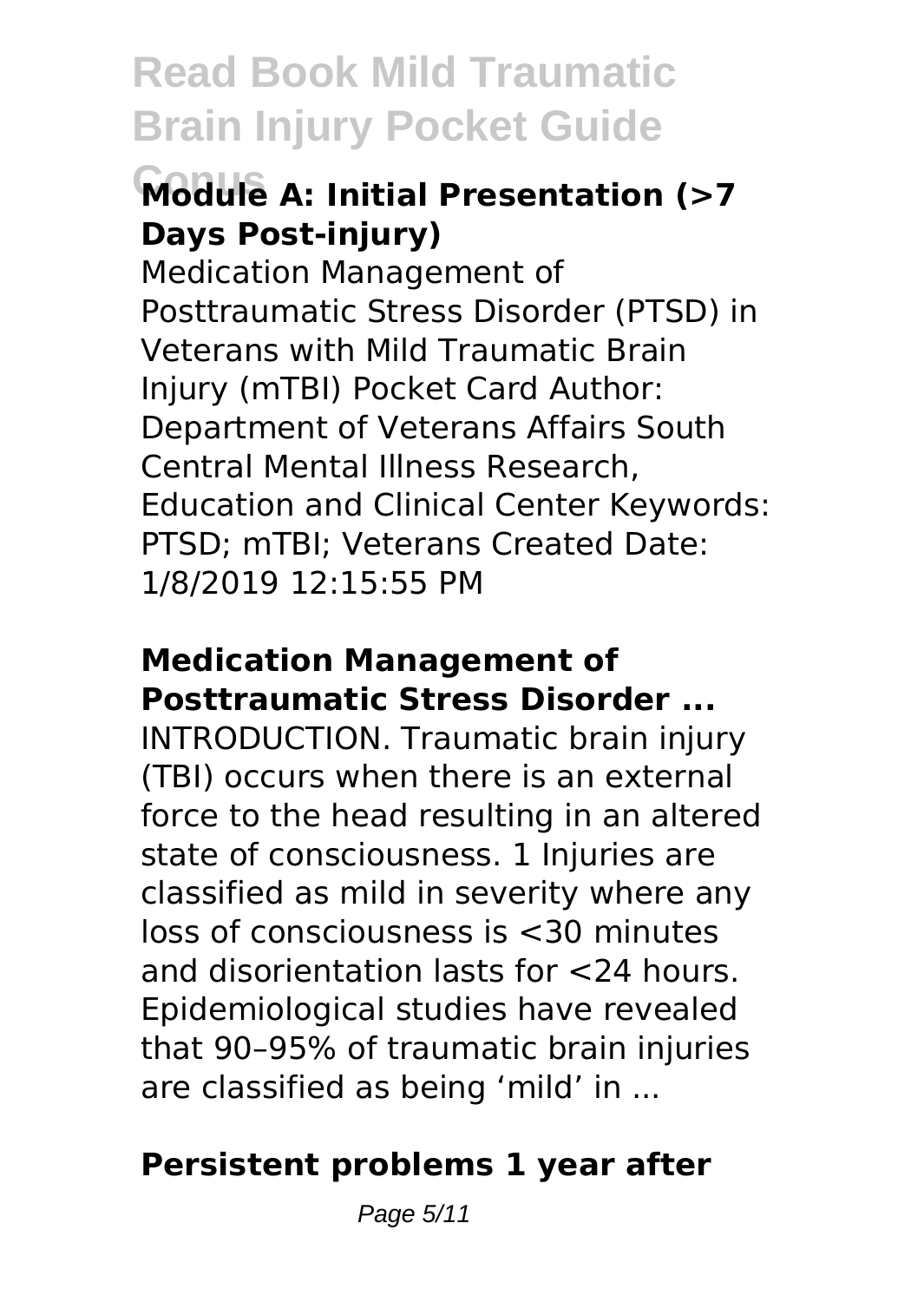### **mild traumatic brain ...**

Head injuries in sports are occurring at an epidemic level. The Centers for Disease Control and Prevention estimates that as many as 300,000 sports-related mild traumatic brain injuries (MTBIs), also referred to as concussions, occur in the United States each year, with approximately one-third of these occurring during football games (4, 37).Among high school athletes, 62,800 MTBI incidents ...

#### **HEAD IMPACT SEVERITY MEASURES FOR EVALUATING MILD ...**

CDC and the American College of Emergency Physicians (ACEP) External convened an expert panel to develop an Updated Mild Traumatic Brain Injury Management Guideline for Adults. This management guideline is based on ACEP's 2008 Clinical Policy for adult mild traumatic brain injury (MTBI) External, which revises the previous 2002 Clinical Policy. The policy focuses on identifying neurologically intact patients who have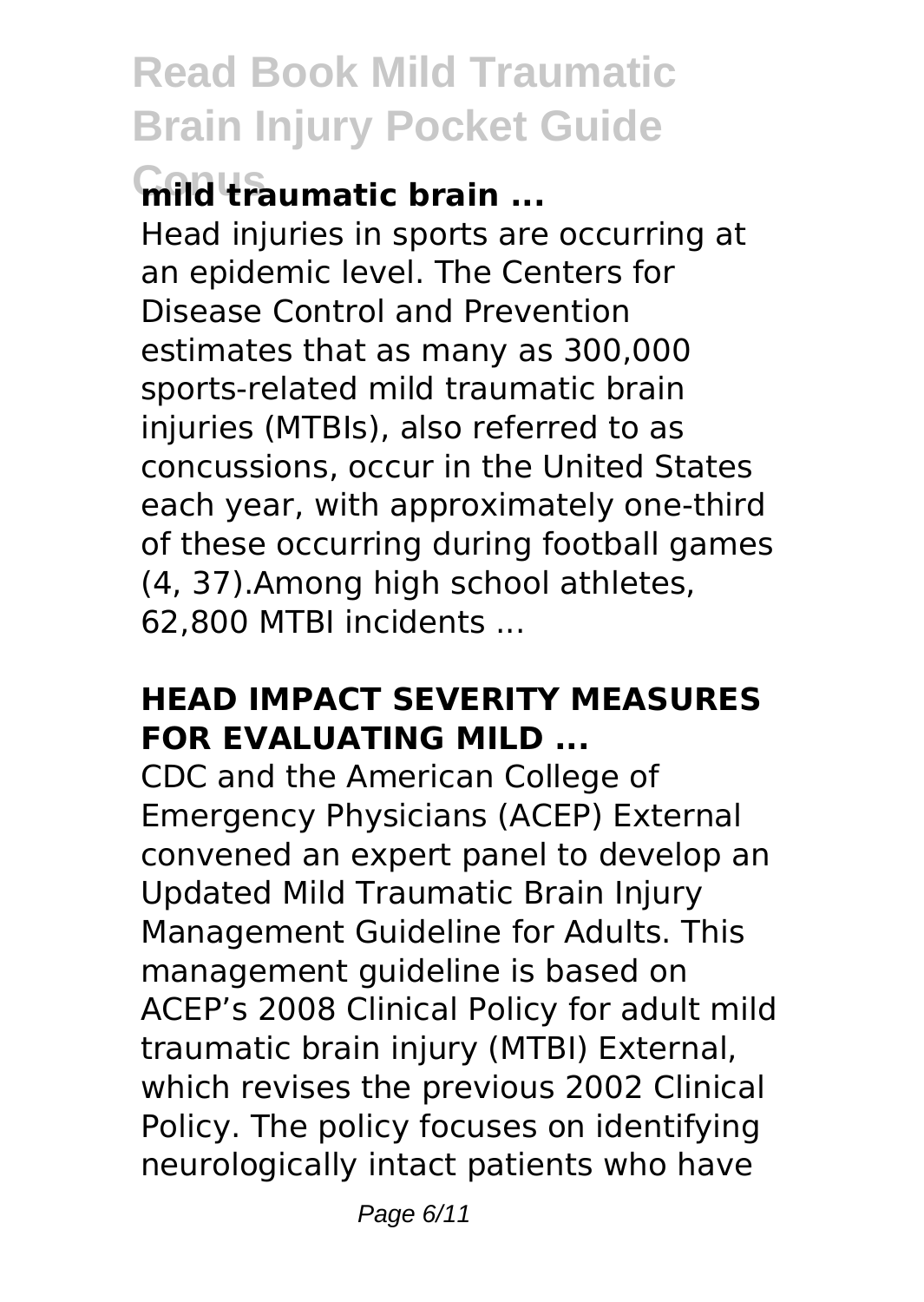**Conus** potentially significant intracranial injuries, and identifying patients ...

#### **Updated Mild Traumatic Brain Injury Guideline for Adults ...**

Mild TBI Symptoms A traumatic brain injury (TBI) can be classified as mild if loss of consciousness and/or confusion and disorientation is shorter than 30 minutes. While MRI and CAT scans are often normal, the individual has cognitive problems such as headache, difficulty thinking, memory problems, attention deficits, mood swings and frustration.

#### **Mild TBI Symptoms – Traumatic Brain Injury**

Victims of mild traumatic brain injury (mTBI) do not show clear morphological brain defects, but frequently suffer from long-lasting cognitive deficits, emotional difficulties and behavioral disturbances. In the present study, we investigated the effects of experimental mTBI in mice on cognition, spatial and non-spatial tasks,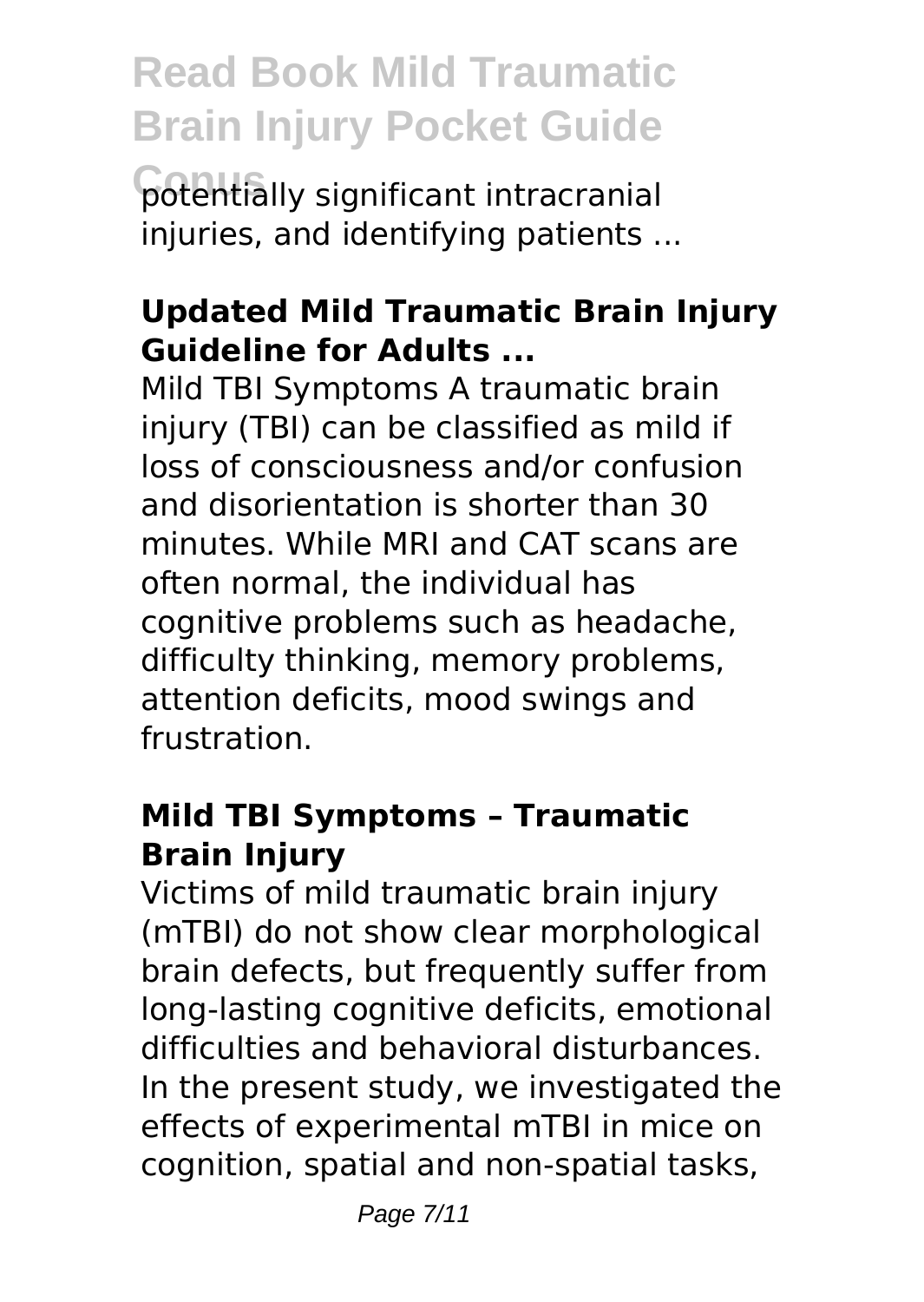**Read Book Mild Traumatic Brain Injury Pocket Guide Conus** and depressive ...

### **Mild Traumatic Brain Injury Induces Persistent Cognitive ...**

Surveillance Report of Traumatic Brain Injury-related Emergency Department Visits, Hospitalizations, and Deaths—United States, 2014. Centers for Disease Control and Prevention, U.S. Department of Health and Human Services. Brown AW, Elovic EP, Kothari S, Flanagan SR, Kwasnica C. Congenital and acquired brain injury. 1.

### **Introduction to Traumatic Brain Injury & Disorders of ...**

They found that even mild concussions and traumatic brain injuries (TBI) cause enough swelling to block the brain's ability to clean itself of harmful toxins and debris. This causes short-term problems to memory, but also may lead to a later diagnosis of Alzheimer's, dementia, and other neurodegenerative diseases.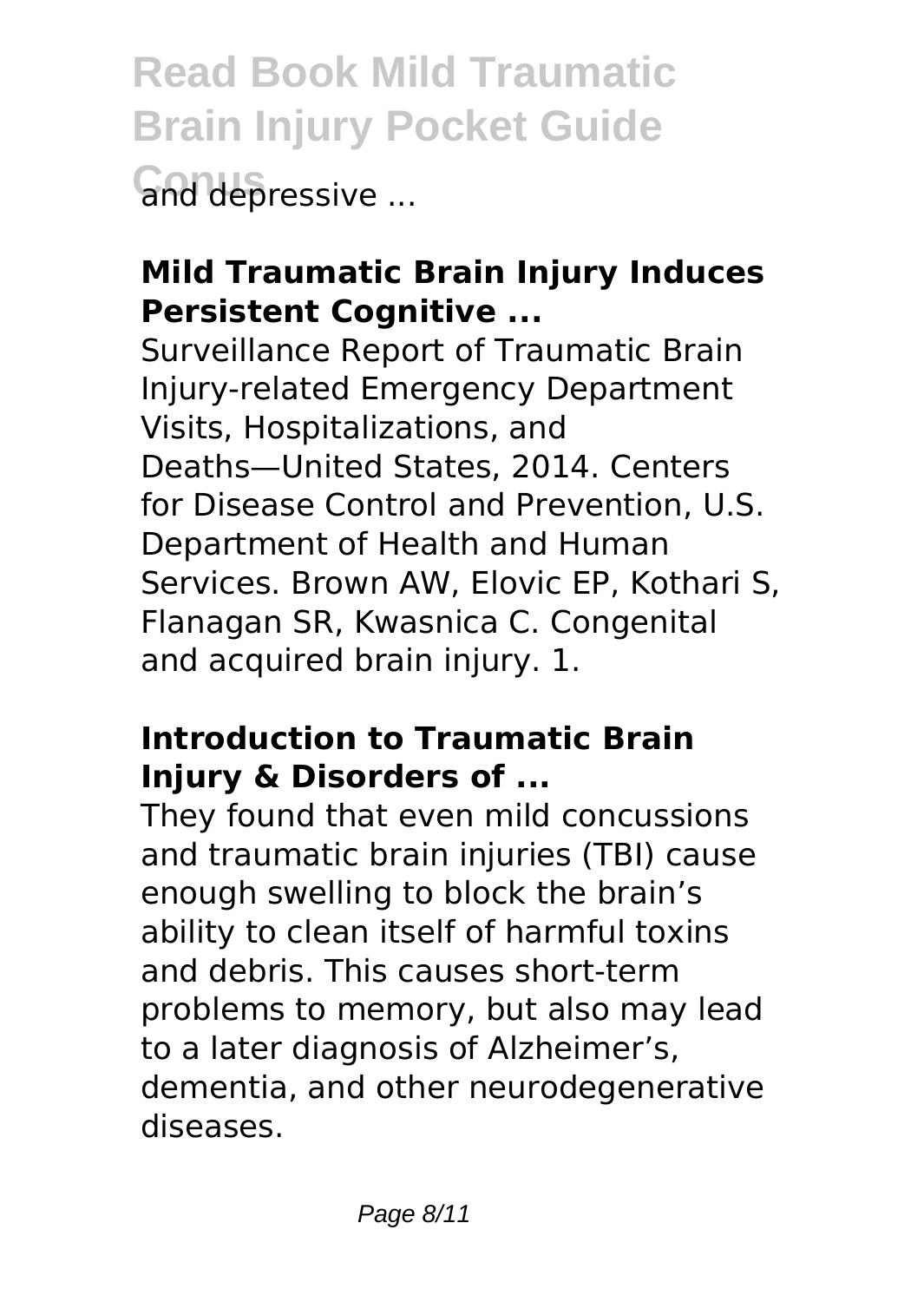#### **Conus Even Mild Brain Injuries Can be Devastating | Orthopedics ...**

Accident and injury blog entry: CT Scans Are Overused for Evaluating Mild Traumatic Brain Injury. San Francisco Catastrophic Injury Attorney. The Scarlett Law Group is made up of a team of dedicated personal injury lawyers in San Francisco. The firm handles a broad range of cases and has recovered billions of dollars over the years.

#### **CT Scans Are Overused for Evaluating Mild Traumatic Brain ...**

Trauma to the head can cause what's known as a traumatic brain injury. California residents should know that such trauma can be initiated by anything from a car. Trauma to the head can cause what's known as a traumatic brain injury. California residents should know that such trauma can be initiated by anything from a car crash or a fall to a ...

#### **Mild and severe traumatic brain injuries | Law Offices of ...**

Page 9/11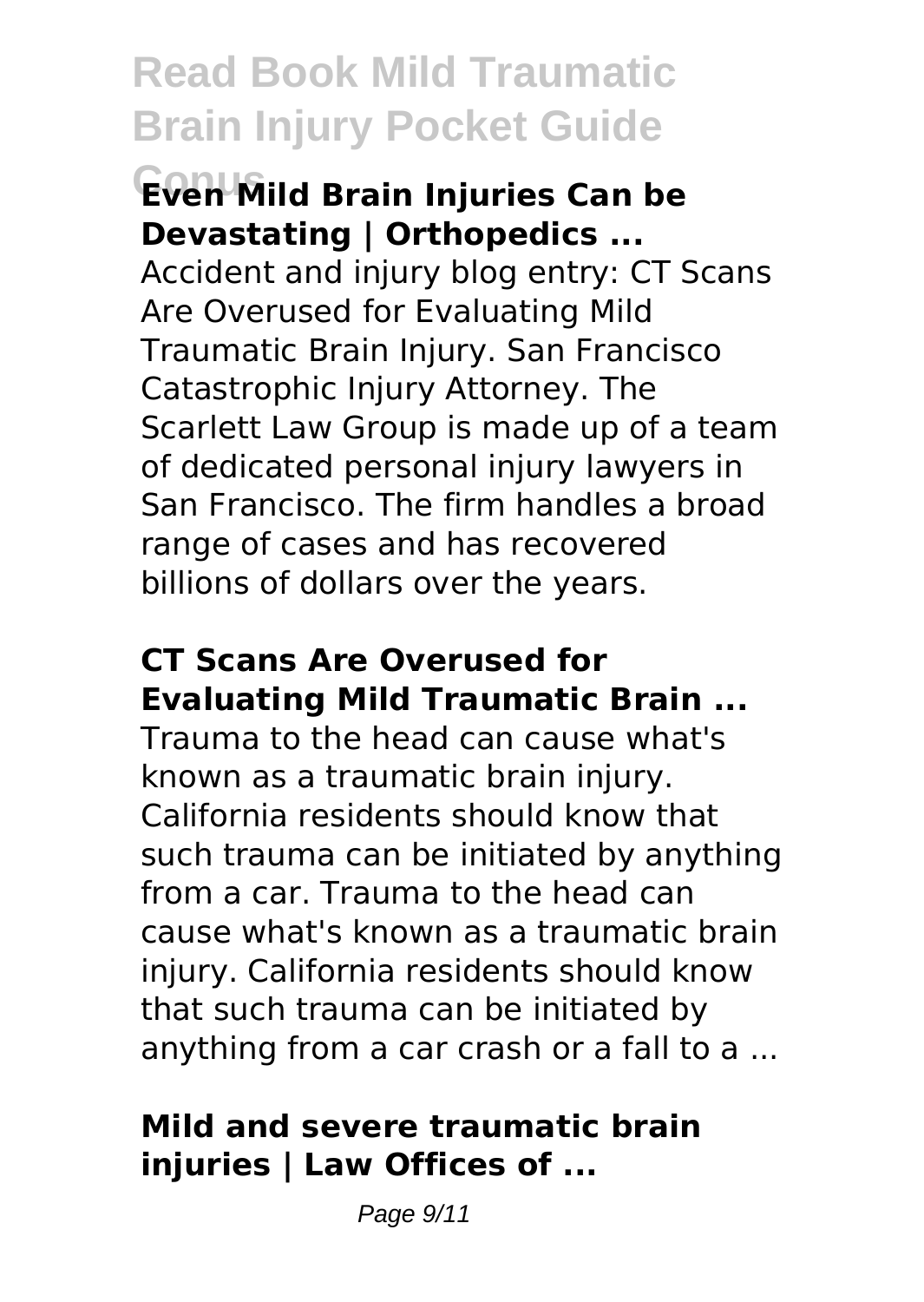**Conus** Deployment Related Mild Traumatic Brain Injury (mTBI) The safety and scientific validity of this study is the responsibility of the study sponsor and investigators. Listing a study does not mean it has been evaluated by the U.S. Federal Government.

#### **Deployment Related Mild Traumatic Brain Injury (mTBI ...**

A concussion is a mild traumatic brain injury that results from an impact to the head, neck, or face, causing shaking of the brain and twisting of the spinal cord. This shaking and twisting , not only causes inflammation, but can also cause neuronal damage that negatively affects brain function. The damage from a concussion is usually not structural in nature.

#### **Is A Concussion A Traumatic Brain Injury? [A Silent Epidemic]**

Importance In recent years, there has been an exponential increase in the research guiding pediatric mild